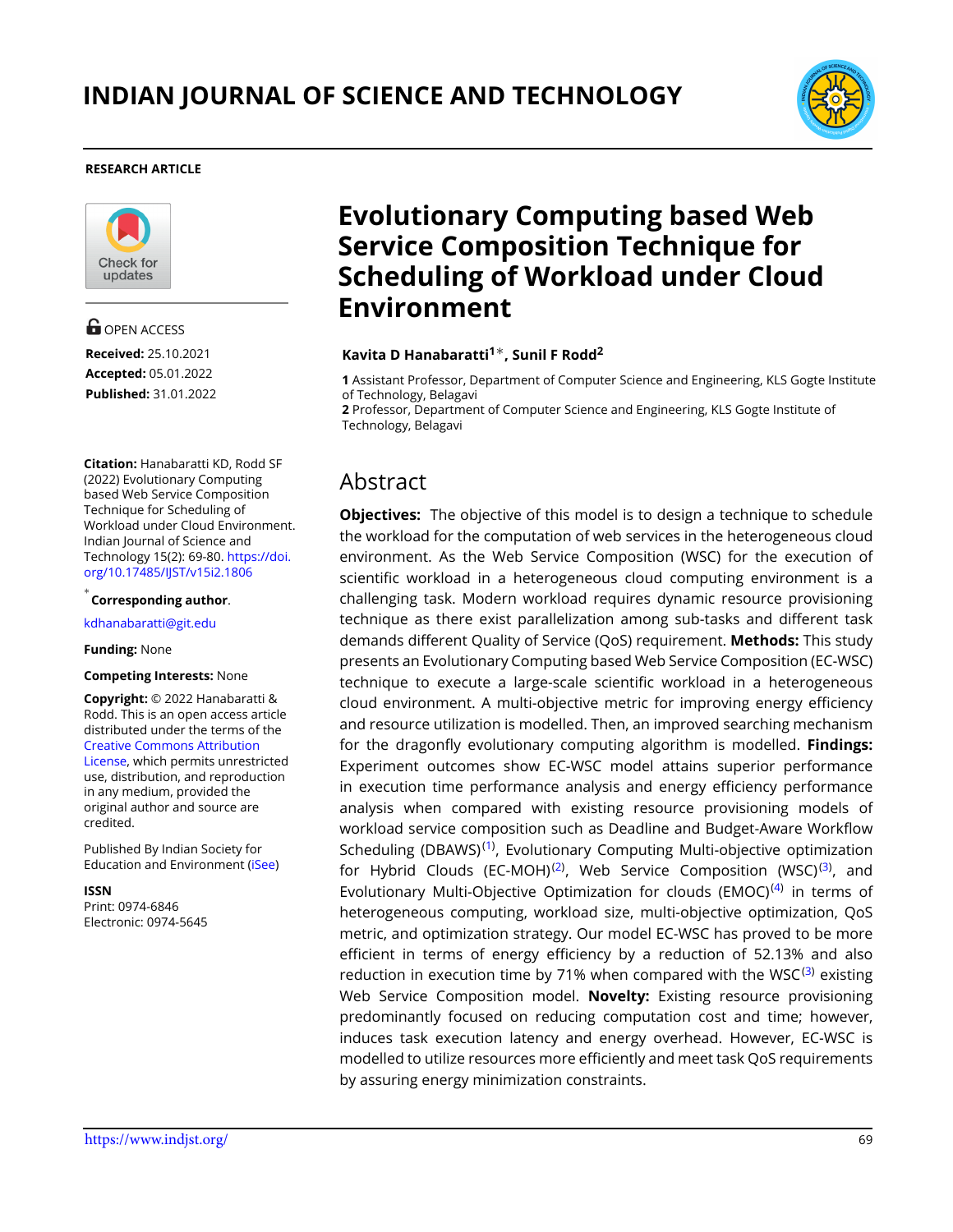**Keywords:** Cloud Computing; Heterogeneous Computing Environment; Multiobjective optimization problem; Resource Provisioning; Workload Scheduling

# **1 Introduction**

Cloud computing environment offers virtual computing nodes (i.e., instance) for executing workflow tasks submitted by the user. The user can use several cloud instances in a scalable manner for executing tasks. Generally, these instances/services are given to users based on predefined SLA's. The SLA defines a set of agreements between the service provider and service consumers for meeting desired QoS. The users are charged based on QoS and SLA defined. Considering these benefits, gridbased workflow providers such as Pegasus and ASKALON have started supporting cloud-based workflow execution. Thus, it is a challenging task for finding suitable resources (i.e., web service composition mechanism) for executing workload in a multiprocessing framework. Generally, the standard web service composition technique hypothesis is that users submit the workload with constraints to the cloud platform. Cloud platform checks and informs its scheduler to find web service available and its configuration for executing workload as per QoS defined. Here the scheduler can allocate resources to workload statically or dynamically. From extensive survey varied, it can be seen an effective web service composition technique generally reduce overall make span with improved resource utilization. However, the modern workload with green computing norms demands the task must be completed within a certain deadline and to meet energy constraints. Existing web composition technique for executing workload focused just for minimizing energy; thus, leads to higher service violation.

Recently, extensive work has been completed on the workload resource provisioning issue in homogeneous processing conditions. In<sup>([1](#page-11-0))</sup> because of the workload issues and resource provision in cloud computing and for the storage requirements, an optimized method using the multi-objective has been proposed. This method mainly focuses to reduce the cost and time required for the execution of the scientific cloud problems. In  ${}^{(5)}$  ${}^{(5)}$  ${}^{(5)}$  a survey on various researches has been done to show the improvement in the allocation of virtual machines considering all the researches from 2015 to 2021. This survey comprises the data about the various attributes and parameters required for the computation of the scientific workloads. In the conclusion of this survey, they have presented the major role of machine learning algorithms in cloud computing to balance the workload in virtual machines and the advantages of virtual machines in the cloud network. In<sup>[\(6\)](#page-11-5)</sup> to improve the QoS requirement and to perform the execution of the workload with less cost and time, an optimized method to allocate the resources using the genetic algorithm has been proposed. The results have been tested using the different workloads deployed in the Amazon Web Services (AWS). In any case,  $(5)(6)$  $(5)(6)$  $(5)(6)$  didn't consider limiting energy utilization for the execution of DAG application tasks. In this manner, incites greater expense of execution. For tending to energy effectiveness, proficient execution, and dependable handling prerequisite of present-day Bigdata computational model/systems<sup>([7](#page-11-6))</sup> thinks about that parallel computational platform structure can self-sufficiently enhance the exhibition boundary for uniquely allowing calculation measure as per client QoS or SLA necessities, asset openness, energy limitation, and execution prerequisite. This adaptive crosses directly from the application, for example, planning and mapping of the task to respective computing platforms through power gating and frequencies optimization. Cloud computing platform offers computation of workload in a distributed manner. These platforms are heterogeneous as they offer computation for the large-scale storage and computation process for the workload execution <sup>[\(8\)](#page-11-7)</sup>. These techniques include enormous computational costs and effects climate. This is because of high energy dispersal at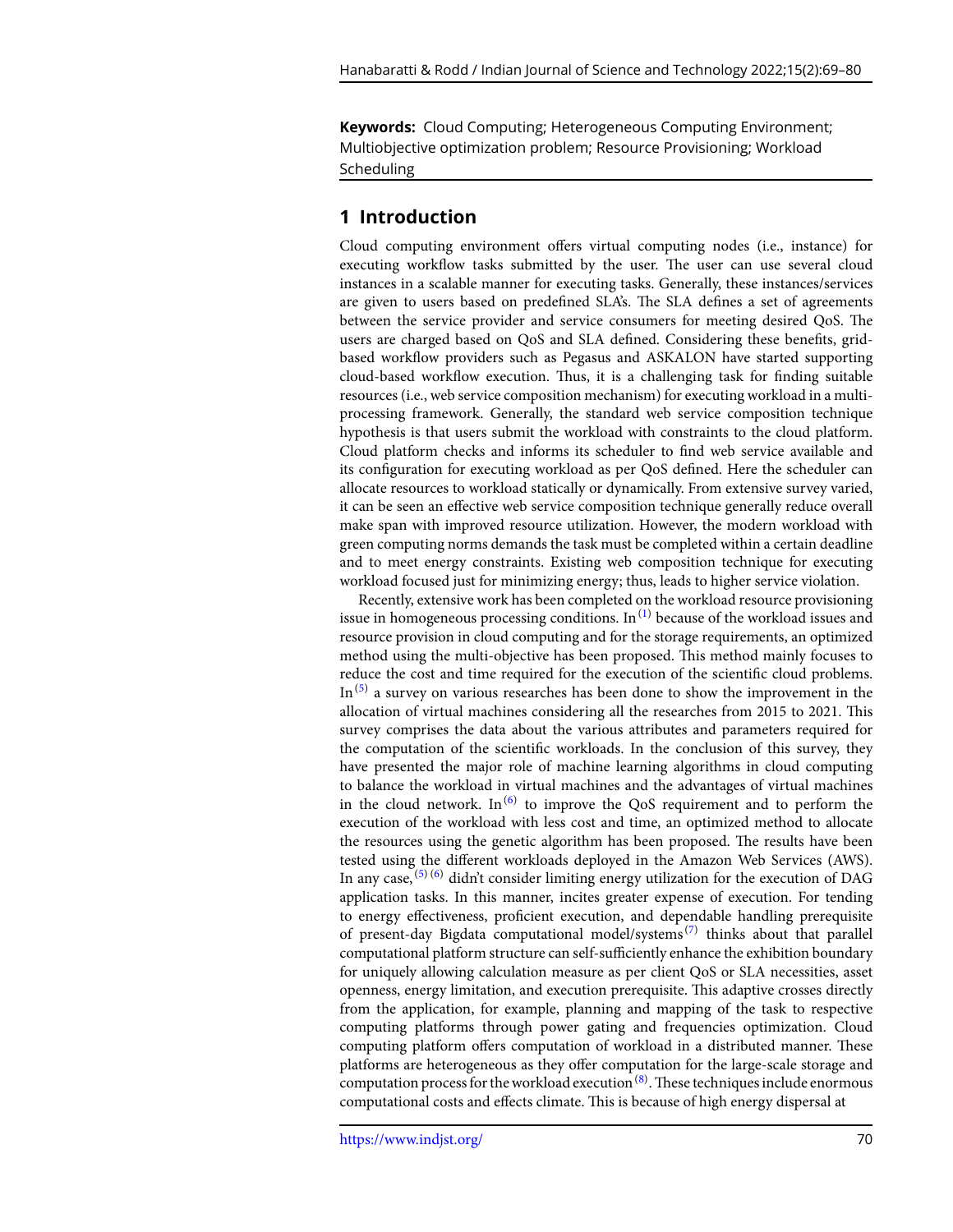various levels of task execution and storage<sup>[\(9\)](#page-11-8)</sup>. In<sup>[\(10](#page-11-9))</sup> for the scheduling of the tasks and also to estimate the workload of the cloud, an evolutionary method has been proposed based on the hybrid task scheduling. This method uses the PSO scheme and PTP scheme to schedule the resources required by the task and decrease the execution time. This method has also used the machine learning algorithm which has been employed using the GDM scheme. In  $^{(11)}$  $^{(11)}$  $^{(11)}$  to increase the usage of the resources with less make span and also to reduce the SLA violation, a load balancing scheduling method, ALTS, has been proposed. In this method, the algorithm is mapped to the incoming tasks and these tasks are then mapped to the respective free virtual machine for the execution of the scientific workflow. In any case, these assessments are kept to self-confined tasks. As heterogeneous systems continue being upgraded, DAG applications tasks with selectivity are also continuing to rise. The task scheduling on heterogeneous computation platforms is generally NP-hard.

Different meta-heuristic strategies, for instance, annealing, Ant Colony Optimization (ACO), GA are extensively used in DAG applications task scheduling  $^{(12)}$  $^{(12)}$  $^{(12)}$ . In  $^{(13)}$  $^{(13)}$  $^{(13)}$ , examined that by upgrading execution as far as decreasing calculation cost for the execution of image-based task; they zeroed in on blending prefetching and task provisioning. The response makespan minimization, execution cost, and enhancement issues are demonstrated through heuristic strategy. In  $^{(14)}$  $^{(14)}$  $^{(14)}$  exhibited the critical difficulties that occur during heterogeneous task resource provisioning under heterogeneous computation environment. Here tasks are scheduled to private and hybrid cloud-based cost minimization model. To guarantee prevalent asset usage, they introduced a heterogeneous resource provisioning model under a private Cloud platform. Additionally, for guaranteeing the responsibility execution is finished inside cutoff time imperative a resource provisioning technique is introduced utilizing Back Propagation Neural Network (BPNN) under heterogeneous computing platform. Similarly, in  $^{(2)}$  $^{(2)}$  $^{(2)}$  addressed DAG task is scheduled within the monetary financial plan and processing efficiency requirement considering heterogeneous computation environment. The main resource provisioning scheme is planned to utilize the Single Objective (SO) metric to be specific Deadline Constrained Cost Optimization (DCOH) model. The DCOH is planned by lessening the financial spending plan of task execution with the cutoff time essential. Second, they introduced a Multi-Objective (MO) resource provision technique specifically Multi-Objective Optimization Method (MOH). The MOH strategy is intended in balancing the financial spending plan and execution time for DAG task computation. The drawback of DCOH is it assumes the makespan of DAG tasks are fixed in nature, and resource provisioning models are designed considering such fix makespan assumption leading to poor performance. Further, it is important to reduce energy consumption and meet the application QoS prerequisites. This paper presents an improved QoS metric to improve resource utilization and reduce energy consumption for DAG task execution. The optimization process is through the development of an improved evolution computing model which is discussed in the next section.

For addressing the tradeoffs problem here is an efficient web service composition technique that considers minimizing execution time and energy consumption by employing multi-objective improved dragonfly algorithm by effectively utilizing resources in multi-core cloud framework.

The contributions of the work are as follows:

- Presented an evolutionary computing-based WS provisioning technique to execute data-intensive workload in the heterogeneous cloud platform.
- The EC-WSC technique executes workload by minimizing energy consumption with high resource utilization.
- The EC-WSC reduces execution time and energy consumption for executing workload of varied size and complexity when compared with the existing WSC technique.

The manuscript is arranged as described. In section II, an evolutionary computing-based web service composition technique is presented. In section III, the EC-WSC model performance is compared with the standard WSC technique. In section IV the research is concluded and also future work in improving the WSC model is discussed.

# **2 Evolutionary Computing based Web Service Composition Technique for Scheduling Workloadin Heterogeneous Cloud Environment**

This section presents an Evolutionary Computing-based EC-WSC technique for scheduling workload in the heterogeneous cloud computing environment. First, the workload execution model is presented. Second, presents a system model used for executing the scientific workload. Third, energy consumption for executing scientific workload is presented. The resource provisioning constraint and scheduling metrics to reduce energy dissipation and utilize resources more efficiently for workload execution has been presented. Finally, the dragonfly evolutionary computation algorithm is used for obtaining optimal resource provisioning performance.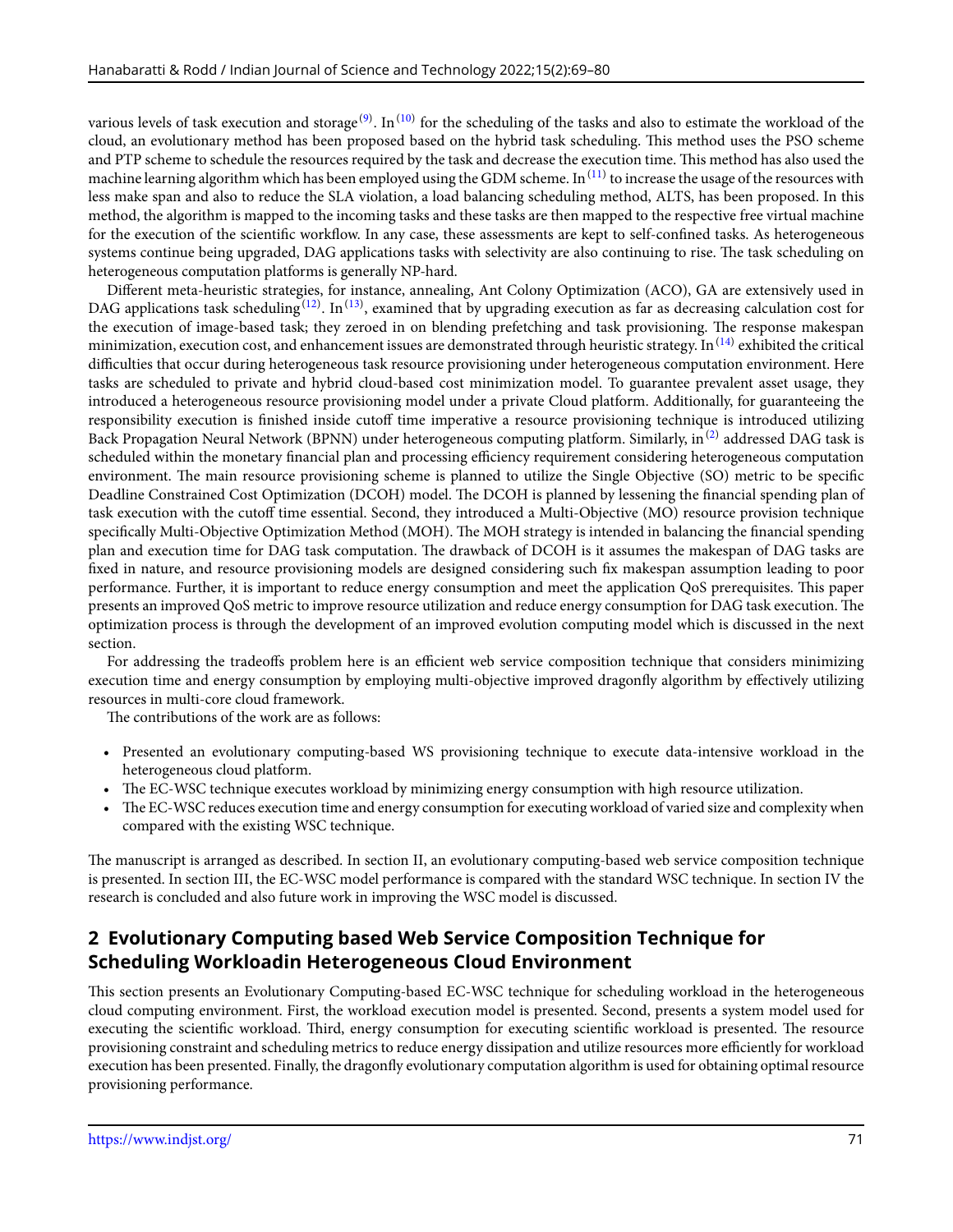#### **2.1 Scientific Workload Model**

The data-intensive workload can be described using the following equation

$$
X = (x_1, x_2, x_3, \dots, x_n),
$$
 (1)

and  $x_j$   $(j = 1, 2, \ldots n)$  represent  $j^{th}$  workload. The workload  $x_j$  can be expressed using the following equation

$$
x_j = (b_j, e_j, H_j), \tag{2}
$$

where  $b_j$  depicts workload arrival time,  $e_j$  represent workload deadline time, and  $H_j$  depicts workload structure. Different workload has a different structure which can be defined as a directed acyclic graph as

$$
H_j = (U_j, F_j) \tag{3}
$$

where  $U_j$  defines the set of tasks in workload  $x_j$  and it is expressed as follows

$$
U_j = \left(u_1^j, u_2^j, \dots, u_{\left(U_j\right)}^j\right) \tag{4}
$$

and  $F_i$  defines data dependencies between the workload  $x_i$  and it is expressed as follows

$$
F_j \subseteq U_j \times U_j \tag{5}
$$

An edge  $f_{qk}^j \in F_j$ describes the beginning of the task  $u_k^j$  $\frac{d}{dt}$  that relies on the output information of the ongoing task $u^j_q$ ; thus $u^j_k$  $\frac{J}{k}$  is called a forthcoming task and  $u_q^j$  depict the preceding task.

#### **2.2 System model for workload execution on heterogeneous cloud environment**

This system model used in this work is shown in Fig. 1. The modern heterogeneous cloud computing environment is generally composed of a huge number of dynamic physical machine*I* and is described as follows

$$
I = (I_1, I_2, I_3, \dots, I_o), \tag{6}
$$

where *o* defines the number of physical machines present in a heterogeneous cloud environment. For respective physical machine $I_l \in I$ , can be exhibited as follows

$$
I_l = \left(st_l, n_l, q_l^{\uparrow}, o_l, (g_l, w_l), V_l\right\},\tag{7}
$$

where  $st_l$  depicts storage size, $n_l$ represent memory capacity,  $q_l^\uparrow$  $l$ <sup> $\bar{l}$ </sup> defines peak energy level,  $o_l$  bandwidth, capacity,  $(g_l, w_l)$  depicts corresponding voltage and frequency level and*V<sup>l</sup>* represent the virtual machine presented in the physical machine. The discrete voltage and frequencies of the physical machine*I<sup>l</sup>* can be expressed as follows

$$
(g_l, w_l) = \left( \left( g_l^1, w_l^1 \right), \left( g_l^2, w_l^2 \right), \dots, \left( g_l^\uparrow, w_l^\uparrow \right) \right) \tag{8}
$$

Similarly, the virtual machine in the physical machine*I<sup>l</sup>* is exhibited as follows

$$
V_l = (v_{l,1}, v_{l,2}, \dots, v_{l,(V_k)})
$$
\n(9)

Further, each virtual machine can be represented as follows

$$
v_{l,m} = (g_{l,m}, n_{l,m}, st_{l,m})
$$
\n(10)

where  $g_{l,m}$  depicts virtual machine frequencies level,  $n_{l,m}$  represent the virtual machine memory capacity, and  $st_{l,m}$  defines storage size. Here the hardware resource can be shared among virtual machines and can migrate between different physical machines.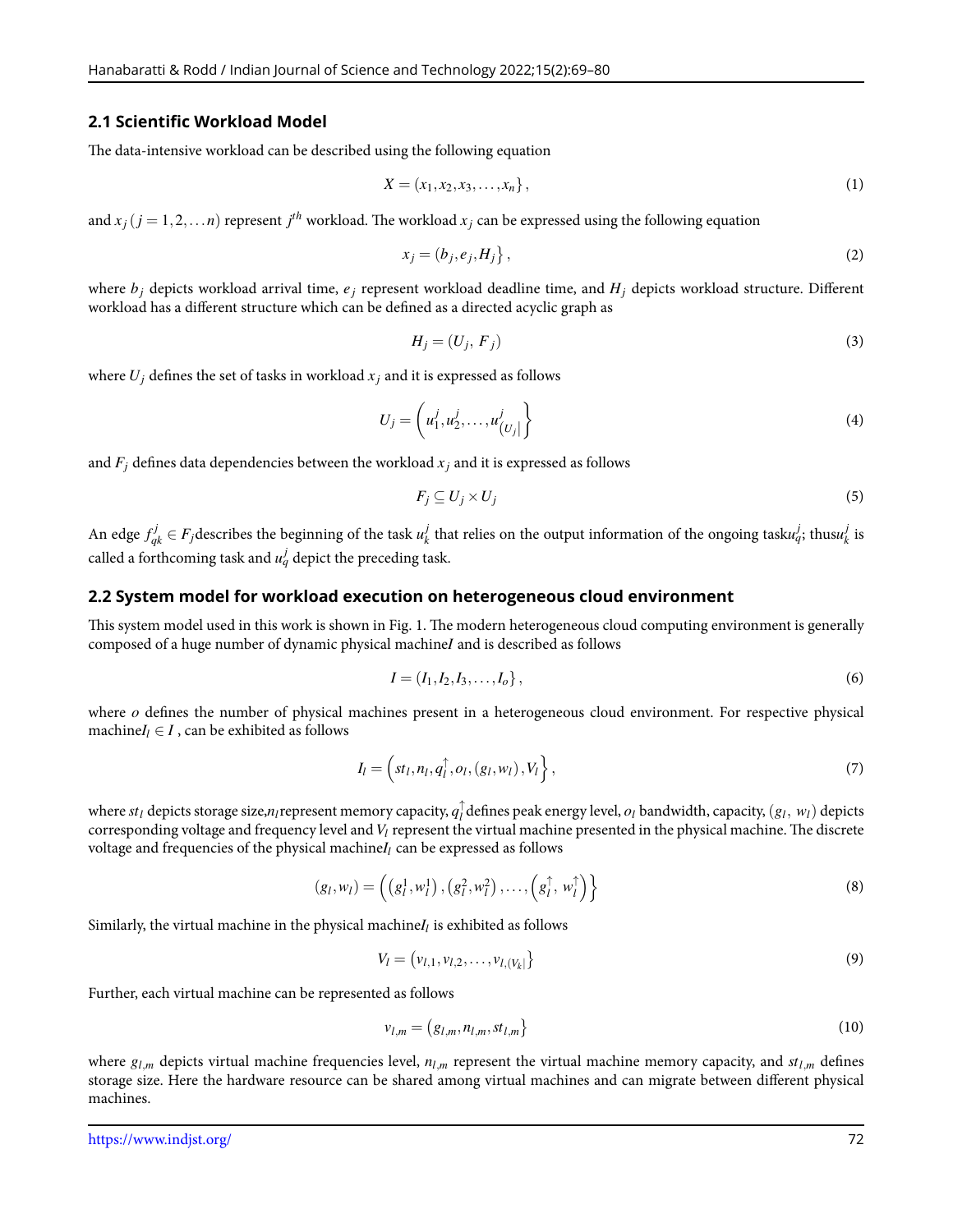

**Fig 1.** Proposed system model $(3)$  $(3)$ 

### **2.3 Energy consumption model of physical machines**

Let consider  $t_l$  as the static energy consumption and  $q_l^\uparrow$ *l* represent maximum energy of the physical machine*i<sup>l</sup>* . Using the model described in  $^{(15)}$  $^{(15)}$  $^{(15)}$  the energy consumption of physical machine  $i_l$  can be expressed as follows

$$
I_l = t_l * q_l^{\uparrow} * z_l^u + \frac{(1 - t_l) * q_l^{\uparrow}}{(g_l^{\uparrow})^3} * (g_l)^3,
$$
\n
$$
(10)
$$

where  $z_l^u \in (1,0)$  defines whether a physical machine $i_l$  is active or not at time *u*, *g*<sub>*l*</sub> represent actual CPU frequencies at time instance *u*, and $g_l^{\uparrow}$ *l* represent maximal CPU frequencies at time instance *u*. From this parameter, the energy consumption of *o* physical machines considering different time instances (i.e., *xt* to *yt*) can be estimated using the following equation

$$
E = \sum_{j=1}^{o} \int_{x}^{yt} \left( t_l * q_l^{\uparrow} * z_l^{\mu} + \frac{(1 - t_l) * q_l^{\uparrow}}{(g_l^{\uparrow})^3} * (g_l)^3 \right) dt,
$$
\n(11)

where  $z_l^u$  and  $g_l$  varies with respect to time; thus, are time-dependent; and the other parameter doesn't vary with respect to time; thus, they are static in nature.

### **2.4 Workload task scheduling resource provisioning metric modeling**

Let  $y_{k,lm}^j$  represent the mapping association among task  $u_k^j$  $\frac{d}{dx}$  and virtual machine  $v_{l,m}$  on physical machine $i_l$ . The value of  $y^j_k$ *k,lm* will be equal to 0 if  $u_k^j$  $k$  is mapped to the virtual machine  $v_{l,m}$ , otherwise, it will be 1; which can be mathematically described using the following equation

$$
y_{k,lm}^j = \begin{cases} 0, & \text{if } u_k^j \text{ is not mapped to } v_{l,m} \\ 1, & \text{otherwise.} \end{cases}
$$
 (12)

The data dependencies between the tasks in different scientific workloads should overcome the following resource provisioning constraints

$$
gu_{q,lm}^j + uu_{qk}^j \le st_{k,lm}^j, \quad \forall f_{qk}^j \in F_j
$$
\n
$$
(13)
$$

where  $g u_{q,lm}^j$  represent task  $u_q^j$ 's completion time, and  $u u_{qk}^j$  depicts time taken for transmission among task  $u_q$  and  $u_j$ . After completing the execution of all the tasks within the *x <sup>j</sup>*to respective virtual machines, the maximum time taken for completing it is described using the following equation

$$
gu_j = \max_{u_k^j \in U_j} \left( gu_{k,lm}^j \right). \tag{14}
$$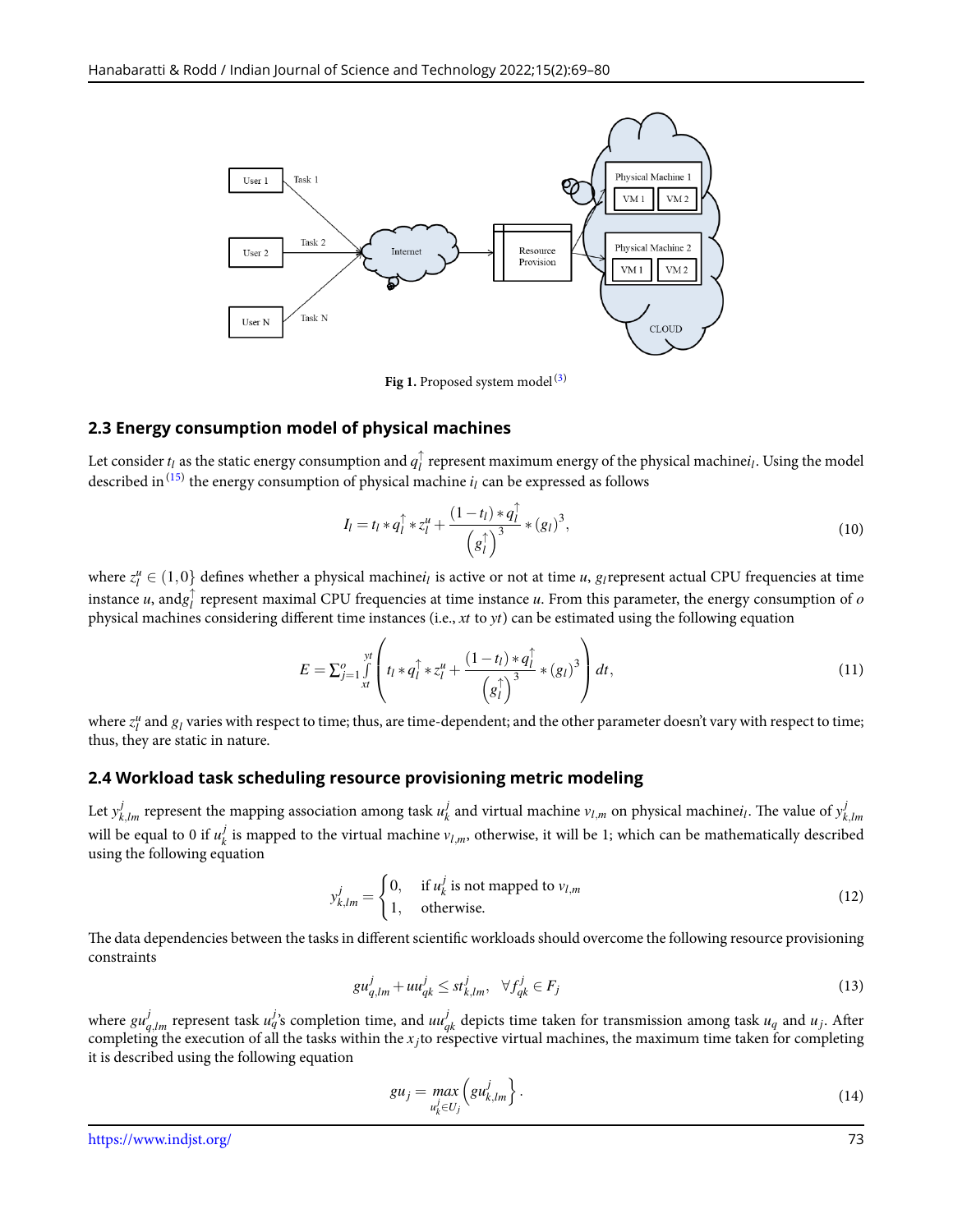Further, the resource provisioning model should meet task deadline requirement as described in the below equation

$$
gu_j \le e_j, \quad \forall x_j \in X. \tag{15}
$$

Along with, because the restricted resources available with physical machines restrict the number of virtual machines to be used; thus, makes resource provisioning even more difficult considering constraints defined below

$$
g_l^{\uparrow} - \sum_{m=1}^{[V_l]} g_{l,m} \ge 0, \ \forall i_l \in I; \tag{16}
$$

$$
n_l - \sum_{m=1}^{[V_l]} n_{l,m} \ge 0, \quad \forall i_l \in I.
$$
 (17)

This work aimed at satisfying the constraint defined in Eq. (13), (15) (16), and (17) for minimizing energy dissipation in resource provisioning for minimizing for executing scientific workload as described in below equation

$$
Min \sum_{l=1}^{0} \int_{xt}^{yt} \left( t_l * q_l^{\uparrow} * z_l^u + \frac{(1-t_l) * q_l^{\uparrow}}{\left( g_l^{\uparrow} \right)^3} * (g_l^e)^3 \right) dt. \tag{18}
$$

where *o* defines physical machine size, *xt* defines start time for workload execution and *yt* represents end time for workload execution. Further, this work aimed at using resources more efficiently; thus, the following objective functions are defined

$$
Max\left(\sum_{j=1}^{n}\sum_{k=1}^{\left\lfloor U_{j}\right\rfloor }cpu_{k}^{j}*T_{k}^{j}\right)/\left(\sum_{l=1}^{o}g_{l}^{\uparrow}*A_{l}\right),\tag{19}
$$

<span id="page-5-0"></span>where *n* defines the workload size of *X* and  $(U_j |$  represent the task size of the workload  $x_j$ ,  $cpu_k^j$  $\frac{d}{dx}$  represent task  $u_k^j$ *k* 's CPU frequencies prerequisite, *T j k* represent time take to complete workload execution, defines physical machines size in a heterogeneous cloud environment, and  $A_l$  depicts an active time of the physical machine $i_l$ 's. Scheduling these tasks on multiple computing machines is an NP-Hard problem. An extensive survey carried out in $^{(3)}$  $^{(3)}$  $^{(3)}$  shows dragon fly evolutionary computing algorithm is efficient in solving such problems. The evolutionary computing-based WSC technique for scheduling scientific workload in a heterogeneous cloud computing environment is shown in Figure [2](#page-5-0).



**Fig 2.** Proposed improved dragon fly-based WSC technique for heterogeneous cloud environment<sup>([3\)](#page-11-2)</sup>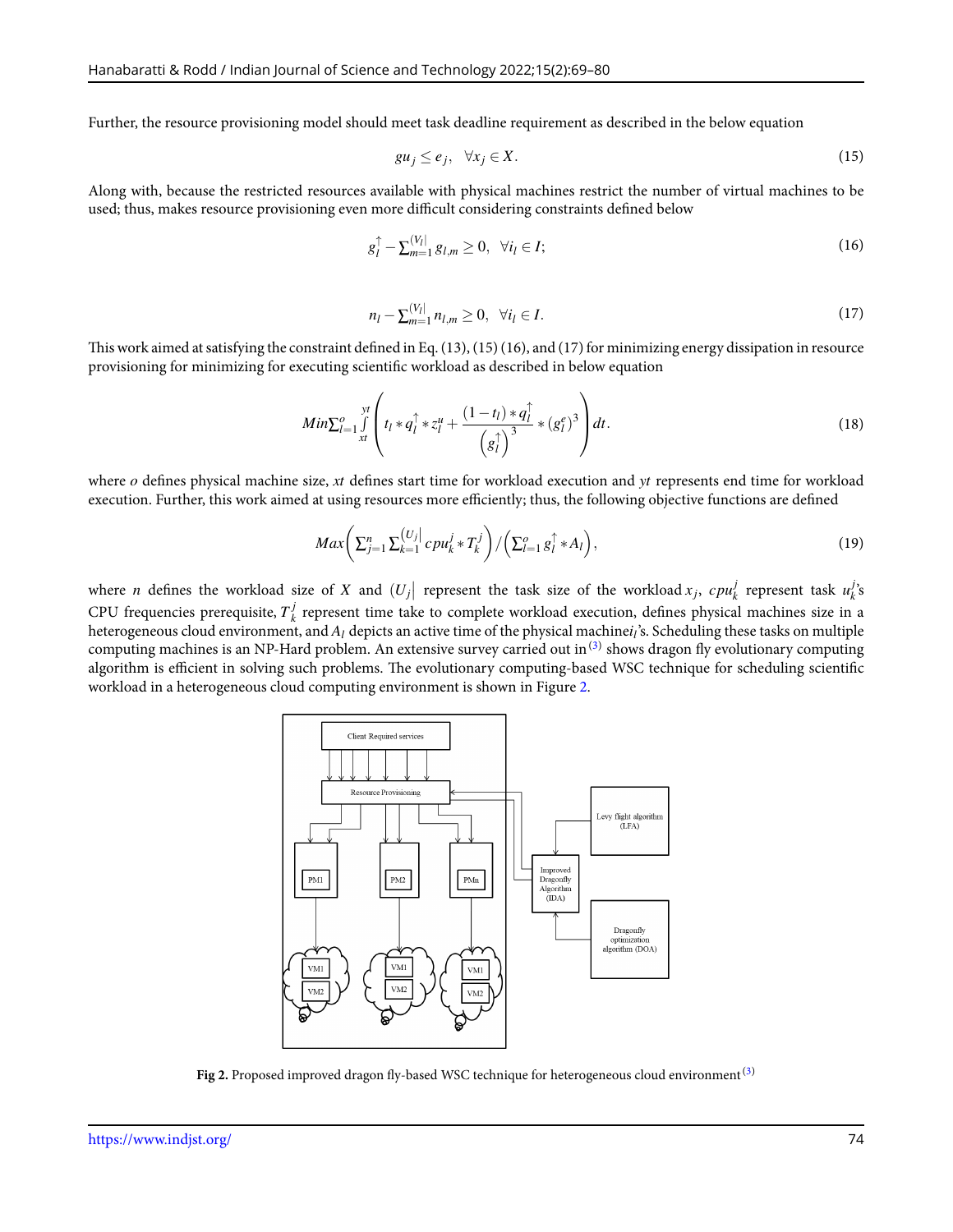### **2.5 Evolutionary computing scheduling resource provisioning metric modeling**

This section presents an evolutionary computing-based WSC technique for workload execution in the heterogeneous cloud computing environment. The objective of this work is to assign resource i.e., virtual machine using an improved dragonfly algorithm (IDA)that maximize resource utilization with minimal energy dissipation. Reducing energy dissipation plays a very important role in reducing the overall cost of provisioning service. The proposed work aimed in bringing good tradeoffs between energy minimization and resource utilization maximization by employing multi-objective-based workload scheduling using IDA. Dragonfly algorithm is a metaheuristic model designed using static and dynamic swarming behaviors of dragonflies in nature<sup>([3](#page-11-2))</sup>.

<span id="page-6-0"></span>

**Fig 3.** Improved dragonfly algorithm

Dragonfly has two main objectives, Hunting (static) and migration (dynamic). In the migration phase, a huge number of dragonflies move long distances toward diverse territorial regions; this results in the exploration phase. In the static hunting phase, the dragonfly moves with a huge herd and along one bearing with nearby developments and abrupt changes in the flying way, which is reasonable in the exploitation stage. To improve the searching ability and avoid the local optimum, here, improved DA is modeled. The entire process of the improved dragonfly algorithm is shown in Figure [3.](#page-6-0) The step-by-step process of the proposed multi-objective workload scheduling is given below:

**Initialization phase and fitness computation:** The population of the dragonflies is randomly initialized in this step. The position of *i th* dragonfly is established using the following equation

$$
X_i = (x_i^1, x_i^2, x_i^3, \dots, x_i^d) \tag{20}
$$

where  $i = 1, 2, ..., N$ ,  $x_i^d$  defines the  $i^{th}$  dragonfly position within the  $d^{th}$  dimension of searching space and *N* represent the searching agent's size. The population is consisting of a set of solutions. The solution is created based on several user tasks and virtual machines (VM). Initially, the tasks are assigned to VM randomly. Then, based on the fitness function the solutions are updated. Here the weights are initialized randomly for the different operators. The position and velocity of dragonflies are updated using Eq. (21) to Eq. (24).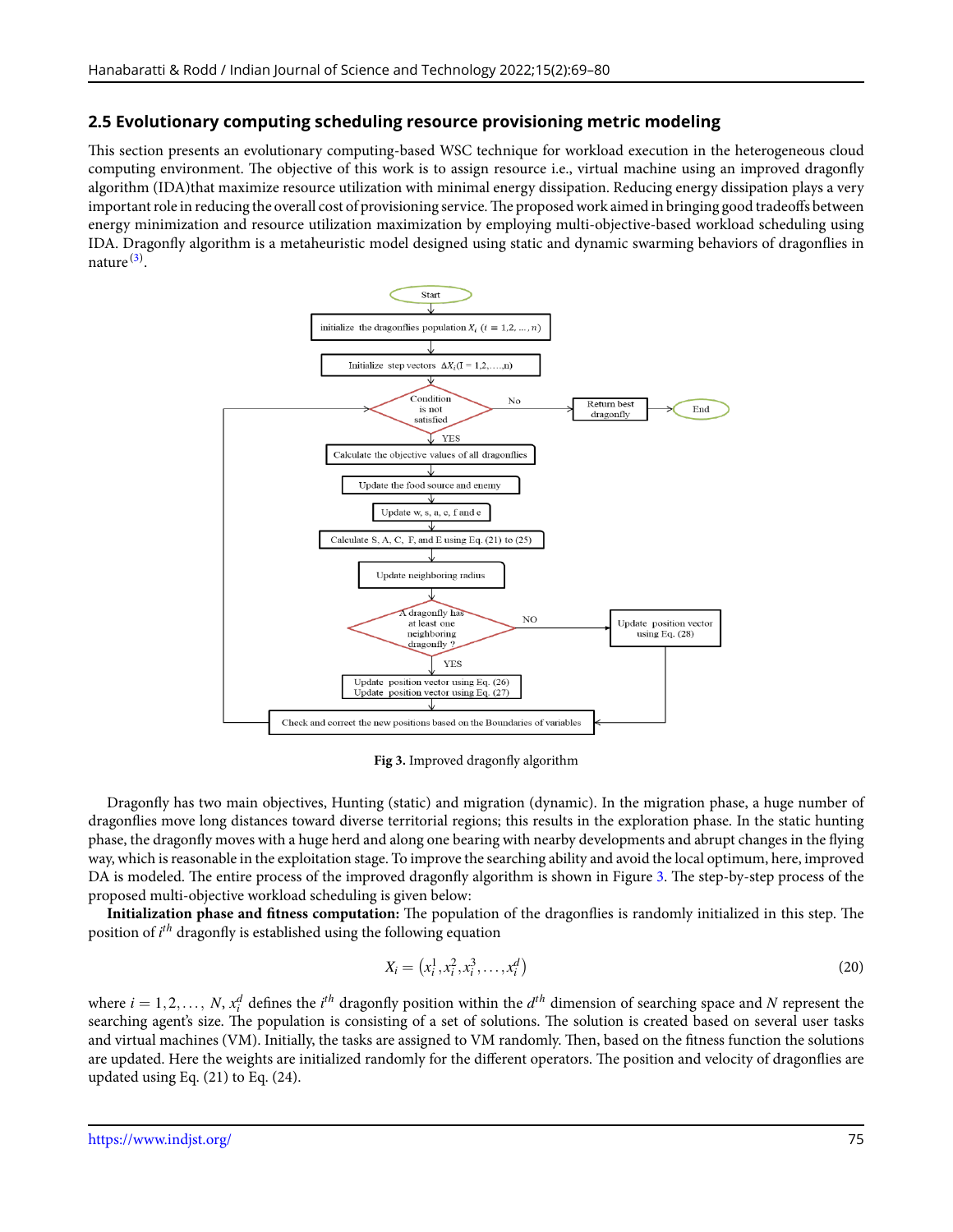**Updating solution:** The dragonfly algorithm is composed of five elements such as separation alignment, cohesion, attraction toward food, and distraction from the enemy. The separation is computed using the below equation

$$
SP_i = -\sum_{j=1}^{N} X - X_j \tag{21}
$$

where  $X$  defines the current individual position,  $X_j$  defines the  $j^{th}$  neighborhood individual position and  $N$  represent the size of the adjacent individual. The alignment is computed using the following equation

$$
A_i = \frac{\sum_{j=1}^{N} V_j}{N} \tag{22}
$$

where *Vj*depicts the speed of the *j th* adjacent individual. The cohesion is computed using the following equation

$$
C_i = \frac{\sum_{j=1}^{N} X_j}{N} - X \tag{23}
$$

Attraction toward food is computed using the following equation

$$
F_j = X^+ - X \tag{24}
$$

where  $X^+$  defines the food source position. The distraction from the enemy is computed using the following equation

$$
E_i = X^- - X \tag{25}
$$

where *X <sup>−</sup>* defines the enemy position. Then, the speed vector is computed using the following equation

$$
\triangle X_{k+1} = (sS_i + aA_i + cC_i + fF_i + eE_i) + w\triangle X_i
$$
\n
$$
(26)
$$

where $s$  define distinct weights,  $S_i$  defines the distinct weight of  $i^{th}$  individual,  $c$  and  $C_i$ depicts the cohesion weight and distinct weight of *i th* individual, respectively. The position vector is computed using the following equation

$$
X_{k+1} = X_k + \triangle X_{k+1} \tag{27}
$$

where *k* represents the present iteration. If it doesn't find a dragonfly within its neighborhood the position of the dragonfly is optimized using the levy flight equation defined in Eq. (28). This aid in enhancing randomness behavior and global searching mechanism for achieving obtaining optimal solution as described in below equation

$$
X_{k+1} = X_k + L \text{evy}(d) X_k \tag{28}
$$

$$
levy(x) = \alpha * \frac{r_1 * \mu}{\left(r_2\right)^{1/\beta}}\tag{29}
$$

$$
\mu = \left(\frac{\tau(1+\beta) * \sin(\pi\beta/2)}{\tau((1+\beta)/2) * \beta * 2^{((\beta-1)/2)}}\right)^{1/\beta},\tag{30}
$$

$$
\tau(x) = (x - 1)!,\tag{31}
$$

where *d* depicts the number of position vectors considered,  $r_1$  and  $r_2$  defines the random number ranging between 0 and 1,  $\alpha$ and  $\beta$  is a small constant value equal to 0.01. In this work, the fitness is computed using position and updating the velocity of the objective. The position is updated till it obtains optimal solution or it reaches the termination conditions. The EC-WSC technique is very efficient in minimizing task execution time with minimal energy dissipation which is proved through experimental study.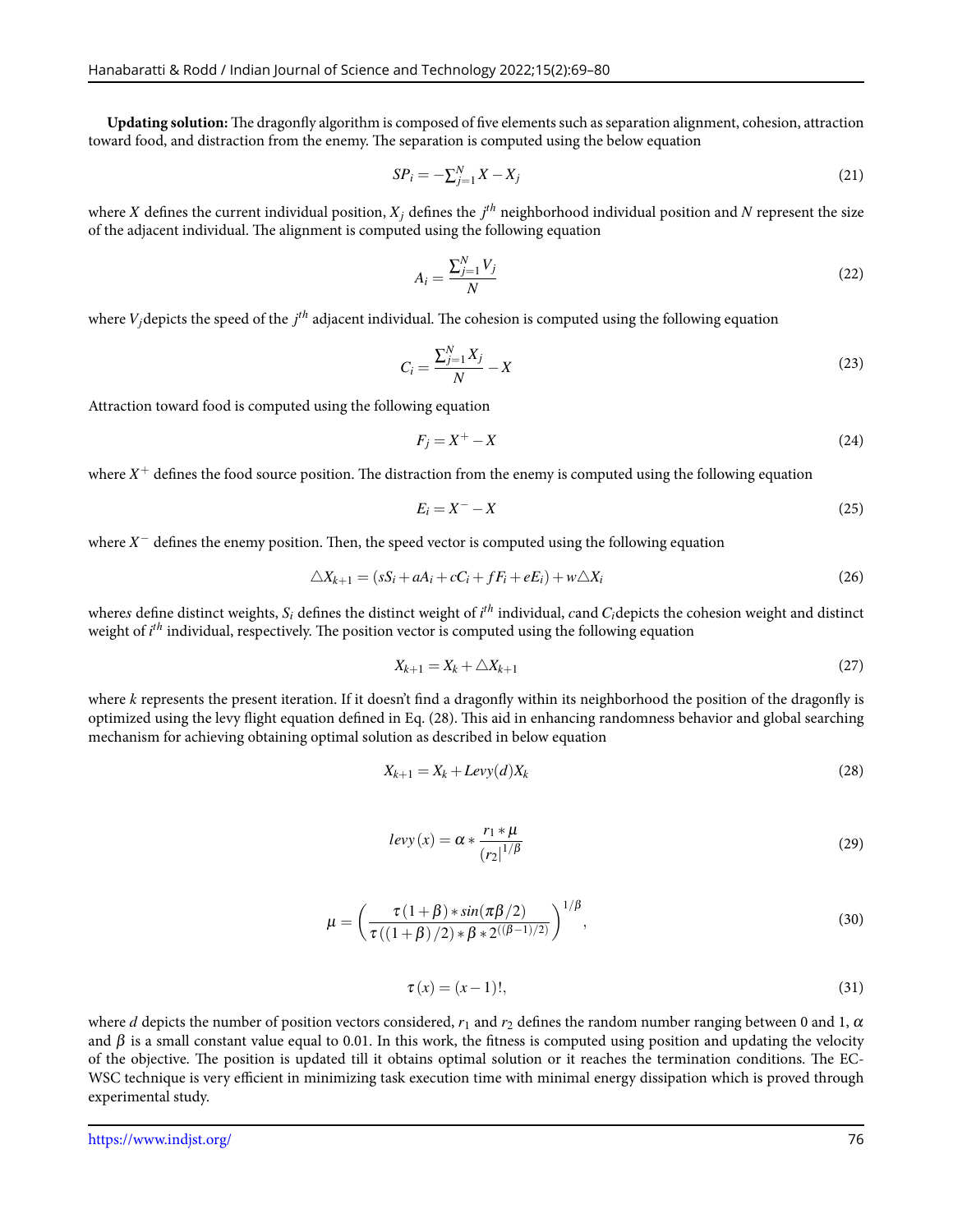# **3 Results and Discussion**

Here experiment is carryout to evaluate the performance of the evolutionary computing-based Web Service Composition Technique and existing web service composition technique $^{(2,3)}$  $^{(2,3)}$  $^{(2,3)}$  $^{(2,3)}$  for executing data-intensive workload on the cloud computing environment. Both EC-WSC and existing WSC techniques are implemented using the CloudSim simulator. Energy efficiency and execution time are metrics used for validating the performance of different web service composition models. The Inspiral workload is used for validating the performance of EC-WSC and the existing WSC model. A sample representation of Inspiral workload is shown in Figure [4.](#page-8-0) The Inspiral workload is memory and CPU-intensive in nature and is used for analyzing binary neutron stars and black holes. More details of workload can be obtained from<sup>([16\)](#page-11-15)</sup>. Here the Inspiral workload size is varied to 30*,* 50*,* 100*,* & 1000 and experiments have been conducted.

<span id="page-8-0"></span>

**Fig 4.** Inspiral workflow

### **3.1 Execution time performance analysis**

Here experiment is conducted by varying Inspiral workload size to 30*,* 50*,* 100*,* & 1000 and execution time achieved using EC-WSC and existing WSC $^{(2,3)}$  $^{(2,3)}$  $^{(2,3)}$  $^{(2,3)}$  techniques are graphically shown in Fig. 5. From the figure, it can be seen the EC-WSC technique reduces execution time in comparison with the existing WSC technique for both smaller workload sizes and also for larger workload sizes. An average execution time reduction of 83.39% is achieved using EC-WSC in comparison with standard WSC techniques. An important to think from the result we can note that EC-WSC techniques are very efficient for executing larger workload sizes. Further, we evaluate the average execution time efficiency per job using EC-WSC and existing WSC  $^{(3)}$  $^{(3)}$  $^{(3)}$  as shown from Fig 6. An average execution time reduction of 30.257% is achieved using EC-WSC in comparison with the standard WSC technique. Similarly, we evaluate the average execution time efficiency per job using EC-WSC and existing WSC $^{(2,3)}$  $^{(2,3)}$  $^{(2,3)}$  $^{(2,3)}$  $^{(2,3)}$  as shown from Figure [7.](#page-10-0) An average execution time reduction of 88.28% is achieved using EC-WSC in comparison with the standard WSC model.

### **3.2 Energy efficiency performance analysis:**

Here, the experiment is conducted by varying Inspiral workload size to 30*,* 50*,* 100*,* & 1000 and energy efficiency achieved using EC-WSC and existing WSC  $^{(3)}$  $^{(3)}$  $^{(3)}$  techniques is graphically shown in Fig. 8. From the figure, it can be seen the EC-WSC technique reduces energy consumption in comparison with the existing WSC technique. An average energy consumption reduction of 41.35% is achieved using EC-WSC in comparison with standard WSC techniques. An important to think from the result we can note that the EC-WSC technique is very efficient for executing both smaller and as well as larger workload sizes.

The Table 1 describes the comparatives analysis of EC-WSC concerning other WSC models such as EC-MOH  $^{(2)}$  $^{(2)}$  $^{(2)}$ , WSC  $^{(3)},$  $^{(3)},$  $^{(3)},$ DBAWS<sup>[\(1\)](#page-11-0)</sup>, and EMOC<sup>[\(4\)](#page-11-3)</sup>. The following work has been considered for comparative analysis because of the multi-objective optimization strategy adopted. From Table 1, we can say that all WSC models except WSC can allow execution of the complex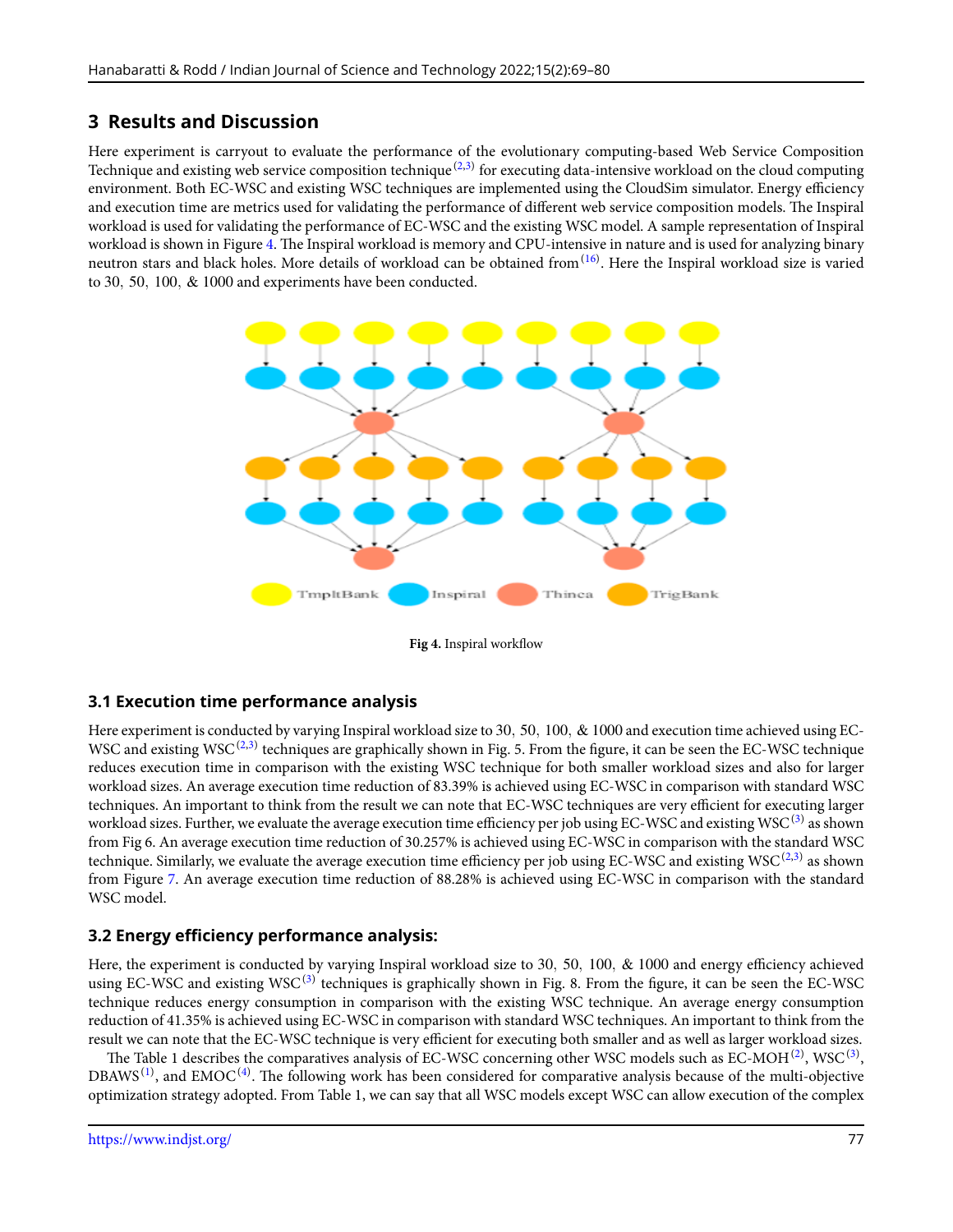

**Fig 5.** Inspiral Workload ExecutionTime using EC-WSC and standard WSC technique



**Fig 6.** Inspiral Workload Average Execution Time Efficiency per Job using EC-WSC and standard WSC technique ([3](#page-11-2))

workload. Similarly, the existing model can support the execution of the complex workload of Small to medium-large. However, the proposed EC-WSC allows execution of complex workload of small-large. All existing work minimizes cost-makespan and no prior work has considered minimizing energy which plays a very important role in defining cost when resources are heterogeneous. However, the proposed EC-WSC is designed to minimize makespan and maximize resource utilization by optimizing energy constraints and meeting application deadlines. Most of the existing strategies have adopted genetic algorithms for solving multi-objective optimization problems; however, WSC  $^{(2)}$  $^{(2)}$  $^{(2)}$  showed dragonfly algorithms are much efficient in comparison with genetic algorithms for optimizing NP-Hard problems; thus, in our work, an improved version of the dragonfly is modeled for solving a multi-objective optimization problem. The result achieved proves the efficiency of the EC-WSC model.The EC-WSC model reduces energy consumption and at the same time improves execution efficiency for workload execution.Thus, proves that the new improved evolution computing algorithm of the dragonfly algorithm can search better (i.e., optimal) resources in executing the workload. As a result, achieves much better performance than the recently modeled WSC technique<sup>([1](#page-11-0)-[4\)](#page-11-3)</sup>.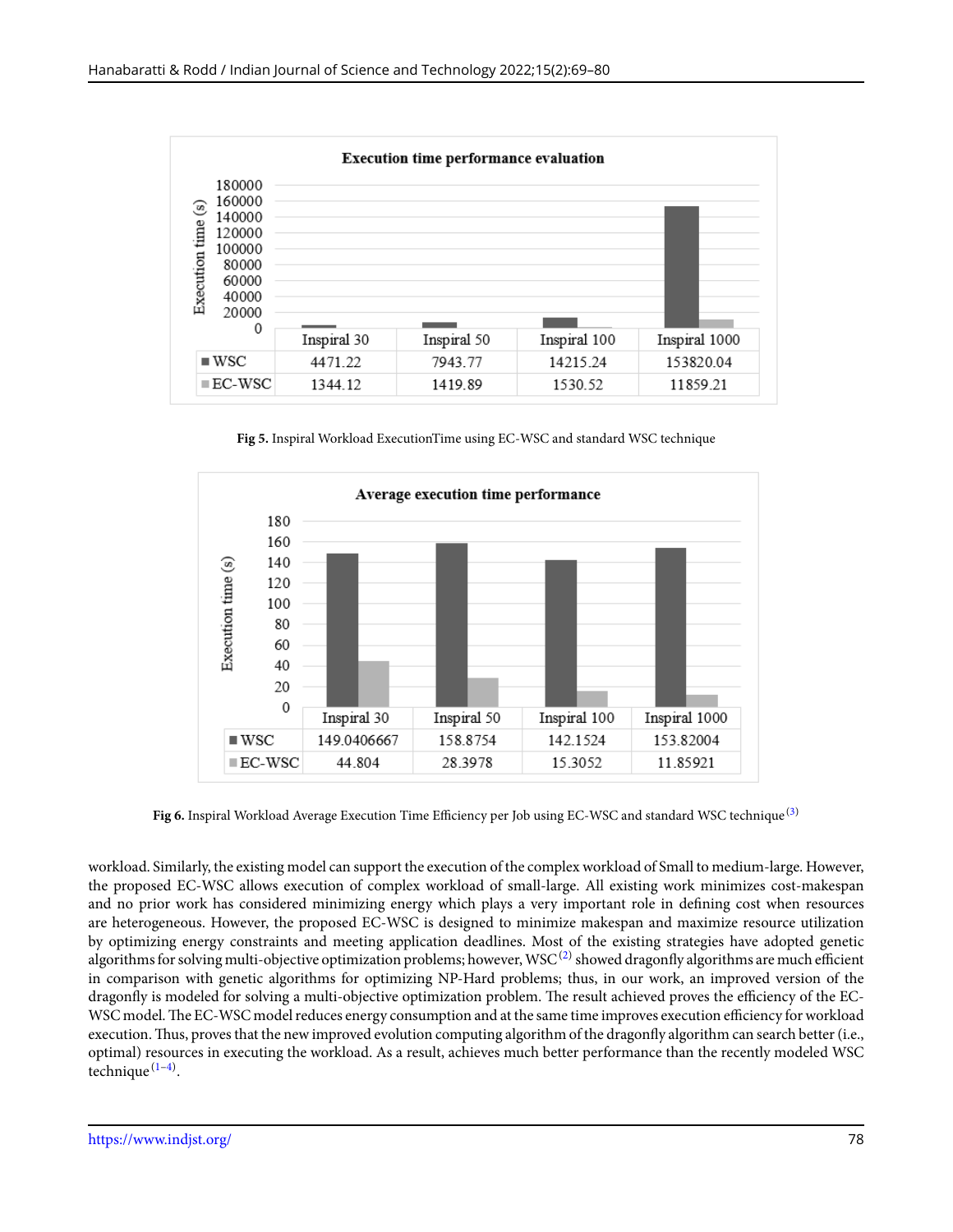<span id="page-10-0"></span>

**Fig 7.** Inspiral Workload Average Execution Time Efficiency per Job using EC-WSC and existing WSC technique <sup>[\(2\)](#page-11-1)</sup>, <sup>[\(16\)](#page-11-15)</sup>



**Fig 8.** Inspiral Workload Average Energy Efficiency using EC-WSC and existing WSC technique

# **4 Conclusion**

In this paper, various existing WSC techniques for executing workload in the cloud environment have been discussed. This paper also presents a solution for the trade-off problems (NP-Hard problems) using QoS metrics and a new improved searching mechanism through an evolutionary computing algorithm which is introduced to obtain the optimal solution in quick time. In this model of WCS, the multi-objective dragonfly evolutionary computing algorithm has been used. Experiment outcomes show that the EC-WCS is very efficient in reducing the energy consumption by 23% when compared with the exiting method EC-MOH-WSC and also meets the QoS requirement of workload application. Experiment outcomes also show EC-WSC model attains superior performance in execution time performance analysis and energy efficiency performance analysis